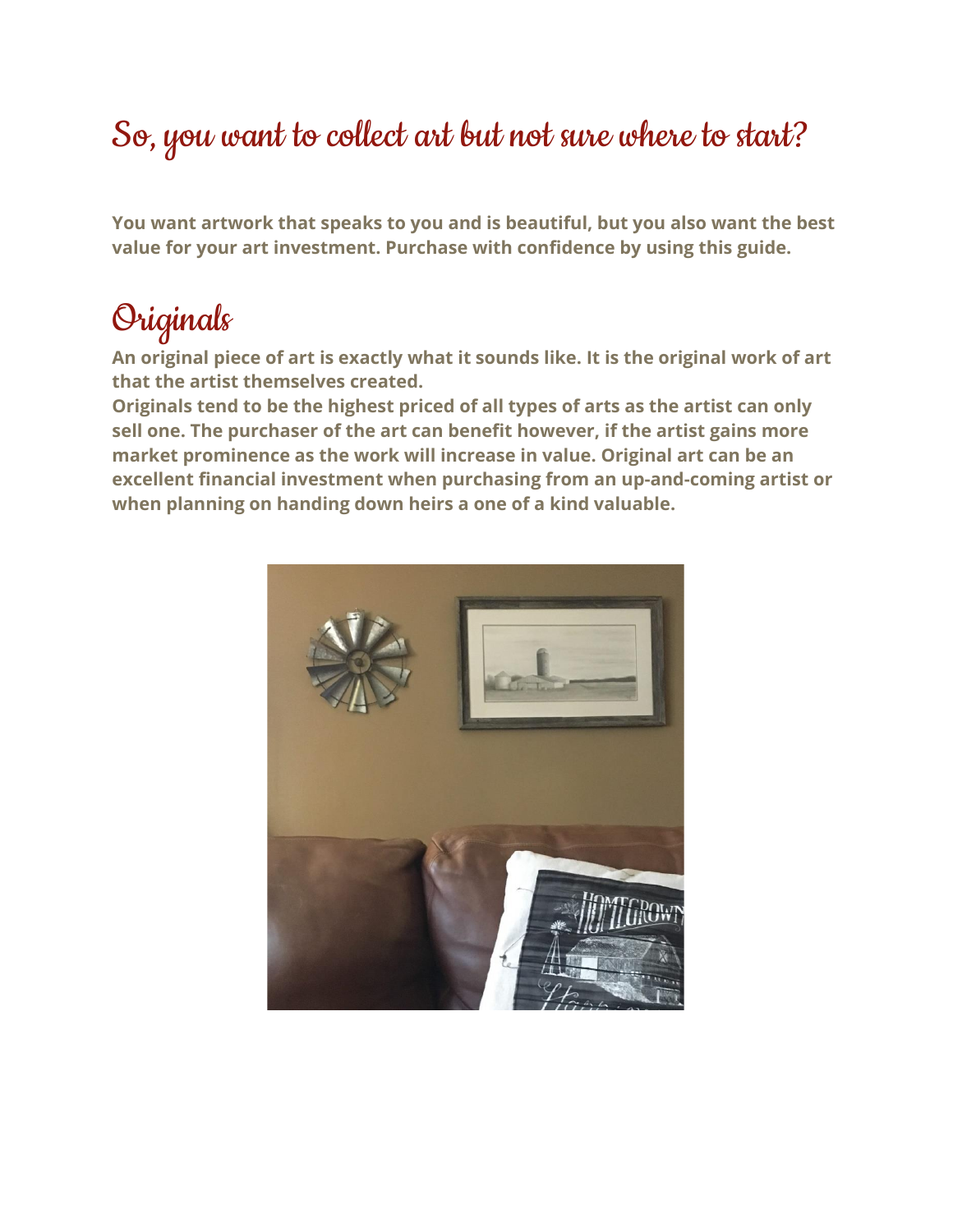# Prints

**Prints is an art term that has become a bit vague in recent years, mainly because of the introduction of digital art, and variations in print making processes. There are many types of prints, including lithographs, giclée's, and digital prints, just to name a few. My prints are all either digital prints or giclée's, which are explained below.**

### **Giclée's**

**Giclée's are printed using high resolution, wide format inkjet printers. "Giclée" is a term coined in 1991 by Jack Duganne, a printmaker at Nash Editions. It is based on the French technical term for an inkjet nozzle, gicleur. The French verb form gicler meant to spray, spout or squirt. He chose the noun giclée, meaning "the thing that got sprayed". Most giclée's are made with archival inks and surfaces, including all types of papers and canvas. They offer artists an economic solution to reproducing their artwork on a large scale, and allow collectors to purchase quality archival art prints at a lower price than labor intensive lithographs.**

#### **Digital Prints**

**Like giclée's, digital prints as well as posters, are usually produced using ink jet printers, but are often smaller scale and not archival. They can be printed on many types of paper, such as watercolor, cardstock, or glossy photo paper. The difference between a print and a poster are really just the size and type of paper it is printed on. Posters are typically larger and lighter weight paper than prints. Prints and posters are the most affordable of all types of art, but because they are not archival, may not last as long or be valued as well as other forms of art reproductions.**